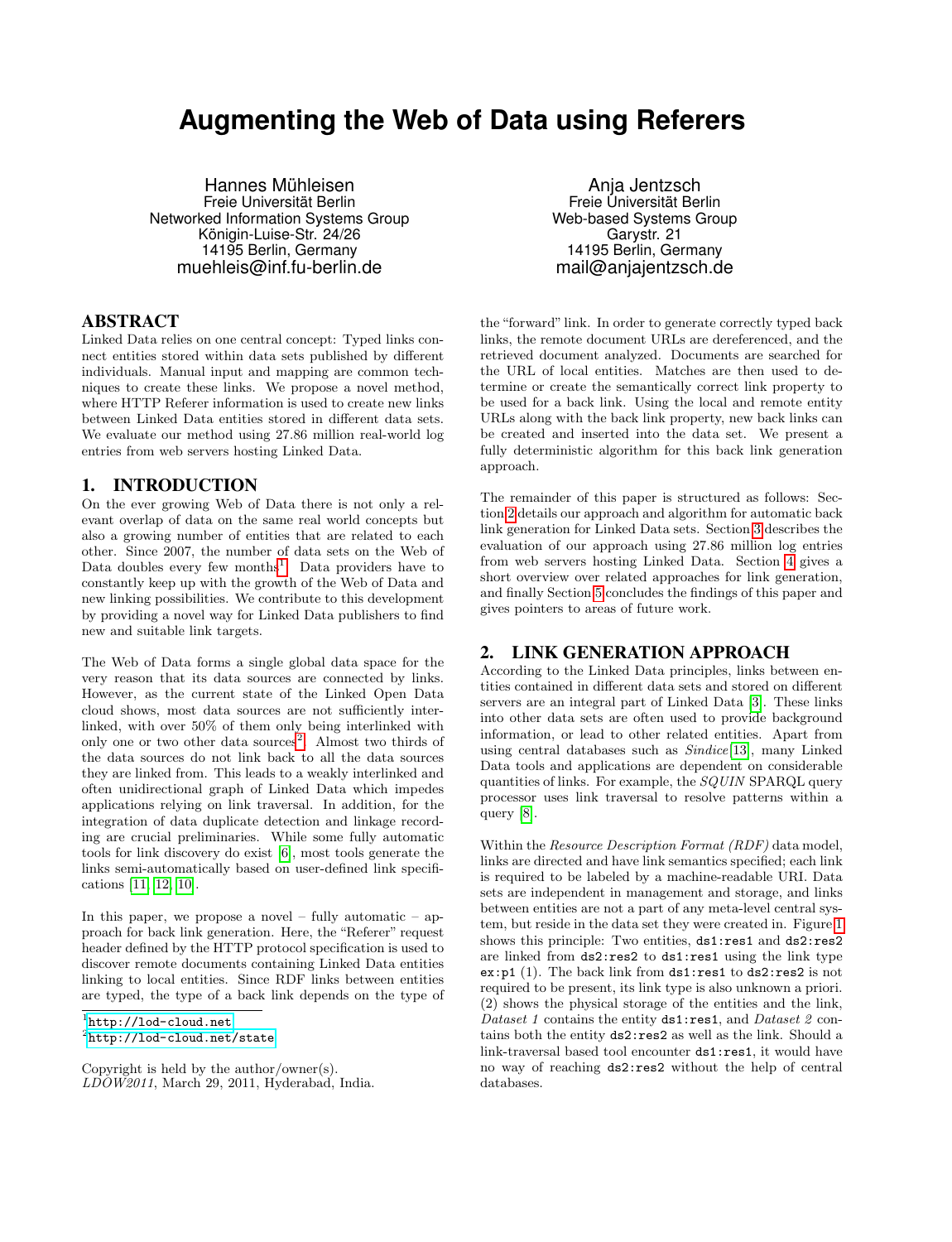

<span id="page-1-0"></span>Figure 1: Linked Data Links and Storage Locations

Links between different data sets cannot – so far – be created automatically without complex entity recognition schemes or data structure conventions. Thus, link creation is often based on human interaction, which represents a tedious process and is only practicable between two different data sets at a time. An automatic or supporting process for link generation would be desirable, even if only a subset of possible links can be discovered. In the "classic" WWW, links are often created on the basis of a link exchange; web authors communicate the intent of linking to each other's sites, a process that can be beneficial for both sites and their visitors. The amount of links is kept low as not to distract readers. For Linked Data entities however, a large amount of links to other entities is not disruptive for its usage, as these entities are mainly published for use by computer programs. Hence, as content is machine-readable, link exchange can be performed automatically.

The Linked Data specification defines the Hypertext Transfer Protocol (HTTP) as underlying data exchange protocol. Linked Data entities are thus requested and served using this protocol. The HTTP specification defines the  $Refer$ <sup>[3](#page-1-1)</sup> header field as part of HTTP requests [\[7\]](#page-4-8). This field can be set by the user agent program to the URL of the site that it was referred from.

"The Referer[sic] request-header field allows the client to specify, for the server's benefit, the address (URI) of the resource from which the Request-URI was obtained[. . . ] The Referer requestheader allows a server to generate lists of back links to resources for interest, logging, optimized caching, etc." [\[7,](#page-4-8) sec. 14.36]

The value of the Referer header is commonly added to request log files by standard web servers, for example by the Apache HTTP Server. For human-only web sites, the Referer values are currently mainly analyzed to track visitor sources such as search engine queries. In the case of Linked Data, the highlighted part of the Referer definition is more relevant: If RDF crawlers and user agents would correctly set this field, a program could generate back links to local entities from the web server's log files and increase the overall connectivity of the Linked Data cloud.

If Referer information are to be used to create links between RDF entities, the link property URI has to be determined first, as RDF does not allow untyped links. For very generic cases, the RDF Schema (RDFS) specification defines the rdfs:seeAlso property, which "indicates a entity that might provide additional information" [\[4\]](#page-4-9). However, the Linked Data specification allows the retrieval of remote entities ("dereferencing") in order to gain more information about that entity. The dereferenced remote RDF document can then be processed into RDF statements, possibly yielding the link property that was used to refer to a local entity. Reconsider the situation depicted in Figure [1,](#page-1-0) if a Referer value of ds2:res2 is logged for an HTTP request to the server hosting ds1:res1 as part of *Dataset 1*, an automatic process can retrieve the document describing ds2:res2 to determine the property value of the link pointing to ds1:res1, in this case ex:p1.

One of the strengths of RDF is the possibility to describe the vocabularies used to link entities in a machine-readable and dereferenceable way as well. This description can be encoded using either RDFS or the Web Ontology Language  $(OWL)$  [\[1\]](#page-4-10). Using the owl: inversent property, a property itself can define which property is to be used for back links. For example, the link property hasChild could have the inverse link property hasParent. Alternatively, vocabularies can specify properties to be symmetric, for example the property hasFriend could be defined to be symmetric (assuming a main-stream sociocultural environment). Should a link property neither have an inverse link property, nor be defined to be symmetric, the remote statement linking the local and remote entity can be included into the local data set. Since agents can follow properties regardless of their direction, these links can be useful to them as well.

Figure [2](#page-1-2) gives examples for both cases. For both pictures, the dashed elements are new to the local data set. If the inverse property is unknown, the remote statement is included (1). If the inverse property is known – for example by dereferencing the property URL – the correct link property ex:p2 known to be the owl:inverseOf ex:p1 along with the entity URL of the remote resource ds2:res2 is included (2).



<span id="page-1-2"></span>Figure 2: New Back Link Properties

From these prerequisites, the automatic generation or recommendation of back links in the Linked Data context is possible. The following algorithm can be executed fully automatically, and – given Referers are supplied by the user

<span id="page-1-1"></span><sup>3</sup>This spelling is used in this paper to be consistent with the HTTP specification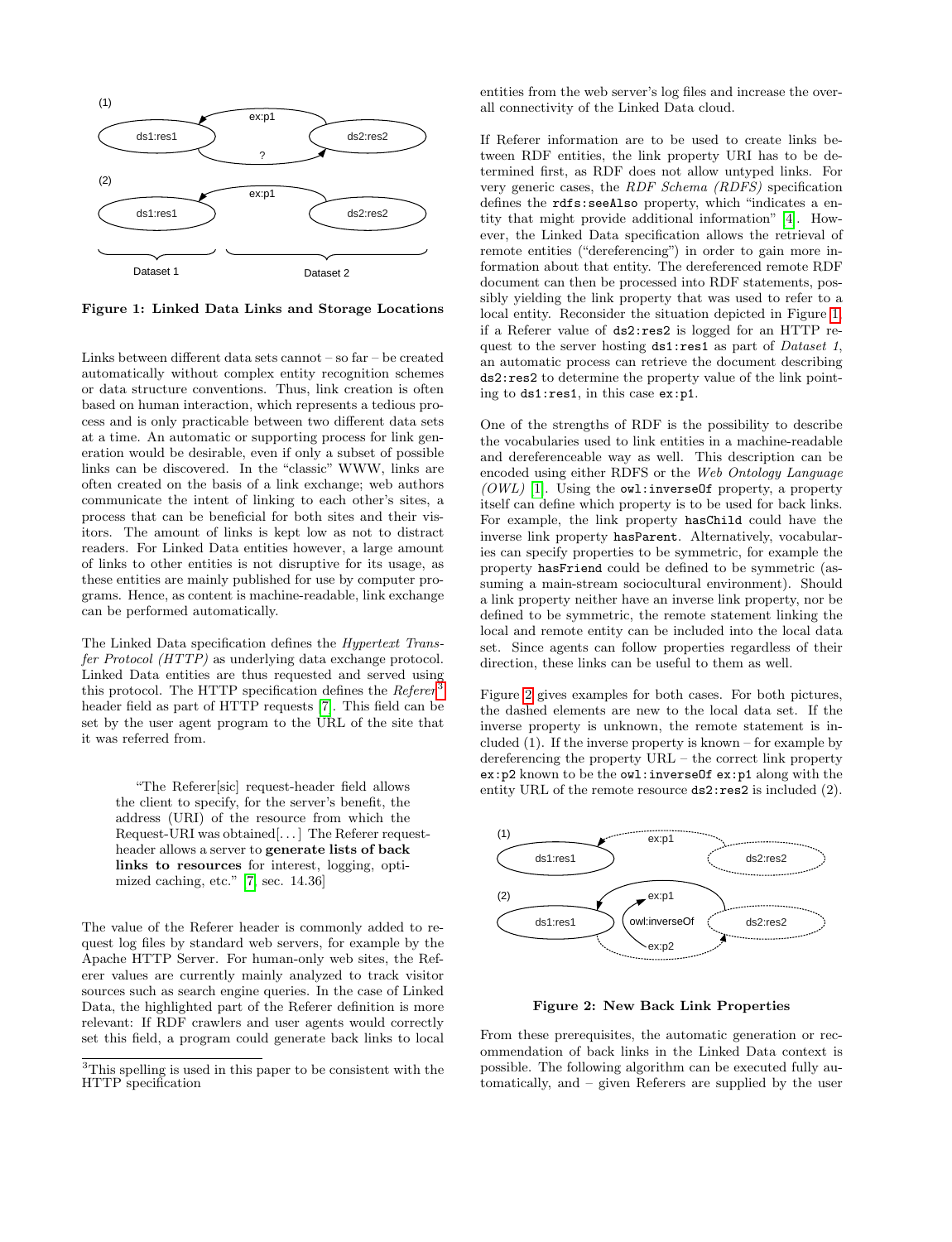agents – will generate new and meaningful links between Linked Data entities in different data sets. In the following, RDF statements are encoded as triples in the triple notation (subject, predicate, object). Algorithm [1](#page-2-1) details the process of link (and statement) generation: After the document pointed to by the Referer URL has been retrieved, two cases are differentiated: If the response contains RDF statements, they are checked whether the local entity URL occurs as subject or as object. If the local entity occurs as an object, the remote statement is returned. If the local entity occurs as an object in one of the statements, three cases are possible: First, the link property may be symmetric, in this case it is used to create the connecting statement (Line [11\)](#page-2-2). Second, if the inverse property is known, that property is used to create the new statement (Line [14\)](#page-2-3). Third, if neither of both is the case, the remote statement is also returned. For non-RDF-documents, a string search for the URI of the local entity within the remote document is performed, if a match is found, a rdfs:seeAlso link is created as well (Line [22\)](#page-2-4), since this link property explicitly allows linking to non-RDF resources [\[4\]](#page-4-9).

<span id="page-2-1"></span>Algorithm 1 Link Generation from Referers

<span id="page-2-2"></span>**Require:** Requested local entity URL  $u$ , Referer URL  $r$ 1:  $r_{doc} \leftarrow retrieve(r)$ 2: if  $isRDF(r_{doc})$  then 3: statementSet  $\leftarrow parseRdf(r_{doc})$ <br>4: **for all** statementSet **as** s **do** for all statementSet as  $s$  do 5: if  $subject(s) == u$  then 6: return s 7: end if 8: if  $object(s) == u$  then 9:  $p \leftarrow predicate(s)$ 10: **if** is Symmetric(p) **then** 11:  $return (subject(s), p, u)$ 12: end if 13: if  $hasInverseProperty(p)$  then 14: **return**  $(subject(s), inverse(p), u)$ 15: end if 16:  $n \leftarrow createNewLocalUrl()$ 17: return s 18: end if 19: end for 20: else 21: if  $contains(r_{doc}, u)$  then<br>22: return  $(u, \text{rdfs:seed})$ 22: return  $(u, \text{rdfs:seeAlso}, r)$ <br>23: end if end if 24: end if

<span id="page-2-4"></span><span id="page-2-3"></span>The statements generated by this algorithm can now be used in a variety of ways. We propose two methods: First, the statements could be handed over for review by another software component or the person responsible for the local data set. Second, an automatic inclusion into the data set is also feasible. In this case, we recommend storing the statements in a separate Named Graph, along with a machine-readable provenance annotation, for example using the Provenance Vocabulary [\[9\]](#page-4-11).

## <span id="page-2-0"></span>3. EVALUATION

To answer our research question and validate our algorithm, real log files from web servers hosting Linked Data sets were analyzed. Two sets of log files were made available for the USEWOD 2011 Data Challenge [\[2\]](#page-4-12). The first set of files was created on the web server of the DBpedia project, the second set on the web server hosting the Semantic Web Dog Food project. Both servers used the Apache "combined" log format<sup>[4](#page-2-5)</sup>, which is the default setting. Each log entry is represented by one line in the log file. Each log entry is similar to the following sample entry in the "combined" format (line breaks added, not an actual log entry):

```
160.45.170.10 [07/Jan/2010:09:52:45 -0800]
"GET /resource/South_Bend,_Indiana HTTP/1.1"
303 40
"http://en.openei.org/wiki/South_Bend,_Indiana"
"Mozilla/4.0"
```
The format is structured into fields for client IP address, date and time, HTTP request method and URL, status code, bytes transmitted for the response, "Referer" request header field, and user agent (browser). In order to generate new links, two things have to be determined: First, the URL of the local resource that was requested, and second the URL of the remote resource the user agent visited before. This data can be taken from the described log file format.

In total, about 27.86 million log entries were parsed, filtered, and checked for "interesting" Referer entries. Filtering included the removal of log entries without the optional Referer field, local redirects, and log entries with Referer entries pointing to result pages of search engines such as Google, Yahoo, etc.. For all remaining entries, the Referer URL was resolved, and the resulting HTML or RDF document searched for the URL of the local resource identifying a local entity. Requests expressed their preference for RDF document responses using the Accept HTTP header. Thus, this operation was defined to have four possible outcomes:

- *Not found* The local resource was not found in the remote document, neither in plain text nor RDF
- Text match the local resource was found occurring in a plain text or HTML response
- $RDF$  subject match the local resource was found in a remote RDF statement as the subject entry
- $RDF$  object match the local resource was found in a remote RDF statement as the object entry. In the last case, the properties used to link to the local resource were also recorded

For RDF matches (not considering possible links to HTML documents), new statements linking the local and remote resources were generated according to our algorithm. Then, an additional request was performed on the local data set to see whether the local data set already contains this statement. If this was not the case, the new statement could have been added to the data set.

The frequencies of the possible outcomes mentioned above as well as the properties used for object matches can give

<span id="page-2-5"></span> $^4$ [http://httpd.apache.org/docs/current/logs.html#](http://httpd.apache.org/docs/current/logs.html#combined) [combined](http://httpd.apache.org/docs/current/logs.html#combined)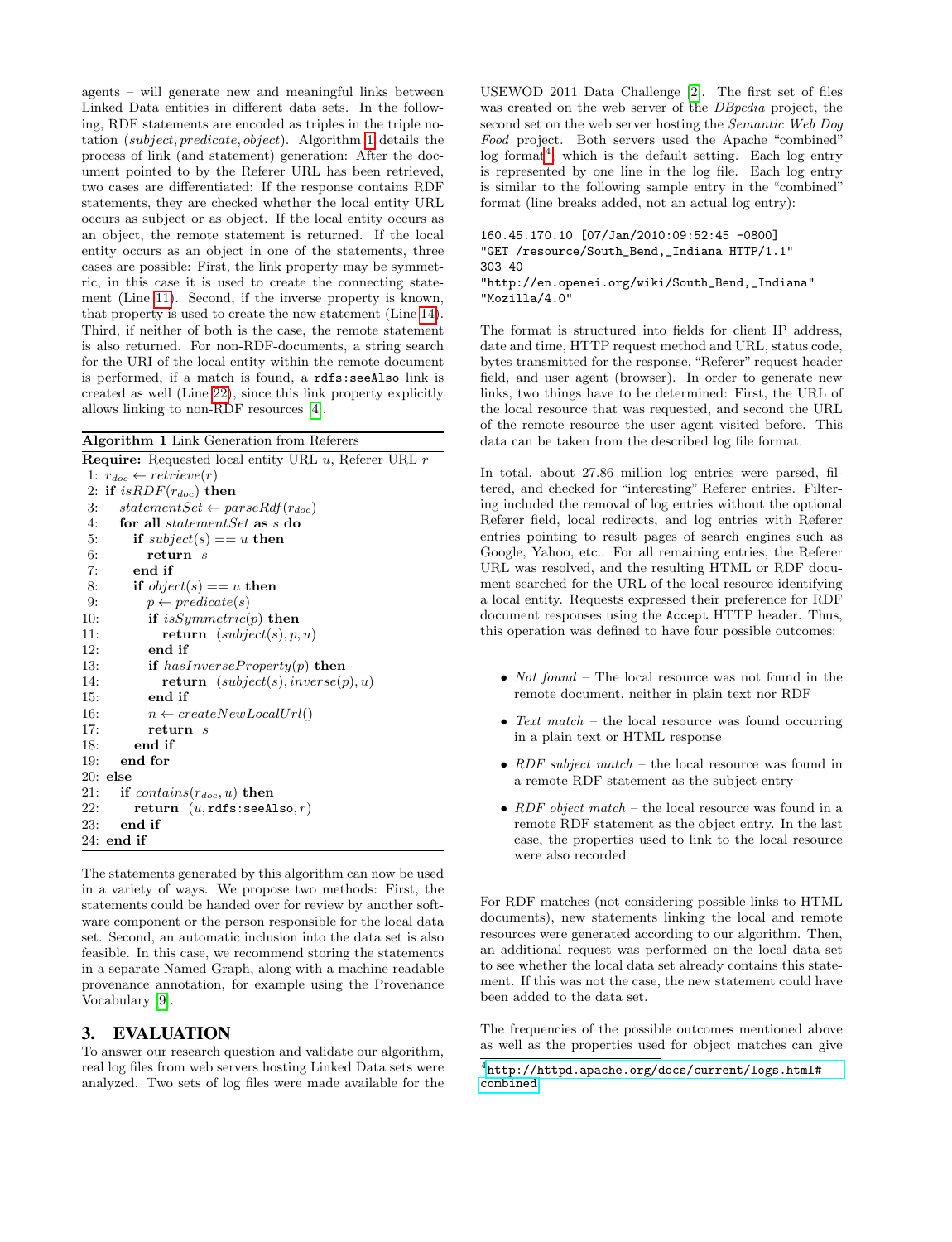an indication whether the additional links created using our approach merit the additional effort of analyzing log files for Referer entries.

Table 1 contains the detailed results of our evaluation. For each data set, the raw amount of log entries, the amount of log entries with Referers, the amount of Referer URLs ultimately dereferenced, and the amount of unique dereferencing results are given in the first block. The second block details the frequencies for the different result types as described above. The third block gives the amounts of new statements that could be generated from our results, and the amount of generated statements according to our algorithm that were not yet contained in the respective data set. The quality of the generated statements was evaluated using manual inspection, and no obviously bogus statements were found. It has to be noted that we limited the generation of new statements to RDF matches, since they enable more meaningful back links. Since this analysis included "live" data<sup>[5](#page-3-1)</sup>, results may vary for repeated analyses of the same log file set.

|                          | DBpedia    | SWDF      |
|--------------------------|------------|-----------|
| Log entries              | 19,770,157 | 8,092,552 |
| Referer set              | 1,328,595  | 533,188   |
| Dereferenced             | 4,217      | 20,451    |
| Unique Results           | 3,255      | 6,146     |
|                          |            |           |
| Result type              |            |           |
| Not found                | 2,229      | 4,821     |
| Text match               | 431        | 1,168     |
| Subject match            | 395        | 47        |
| Object match             | 200        | 110       |
|                          |            |           |
| <i><u>Statements</u></i> |            |           |
| Total                    | 595        | 157       |
| New                      | 507        | 136       |

#### Table 1: Evaluation Results

The most frequent properties used in object matches are given in Table 2 for the two data sets. Entries with less than ten occurrences are are not included. Both the dereferencing results as well as the statements generated for the respective data sets are available online<sup>[6](#page-3-2)</sup> in order to to support further analysis.

| Property URI                                        | Frea. |
|-----------------------------------------------------|-------|
| DBpedia                                             |       |
| http://www.w3.org/2002/07/owl#sameAs                | 95    |
| http://dbpedia.org/ontology/wikiPageRedirects       | 77    |
| $http://rdfs.org/sioc/ns#links_to$                  | 21    |
| http://www.rkbexplorer.com[]#duplicate              | 3     |
| <i>SWDF</i><br>http://www.w3.org/2002/07/owl#sameAs | 42    |
| http://xmlns.com/foaf/0.1/knows                     | 35    |
| http://www.w3.org[]rdf-schema#seeAlso               | 16    |

#### Table 2: Link Property Usage

<span id="page-3-1"></span> $5$ Accessible on 2011/03/10

<span id="page-3-2"></span> $<sup>6</sup>$ <http://page.mi.fu-berlin.de/muehleis/ldow2011/></sup>

Two main conclusions can be drawn from our evaluation: First, the generation of new links between Linked Data entities is indeed possible using log files, which contain Referer values. Second, the comparably small amount of statements generated shows the failure of Linked Data clients and crawlers to properly set the Referer header.

### <span id="page-3-0"></span>4. RELATED WORK

Link discovery between data entities across data sets requires linkage recording and duplicate detection techniques. While there is a large amount of related work on these topics in the database community [\[15,](#page-4-13) [5\]](#page-4-14) as well as on ontology matching in the knowledge representation community [\[6\]](#page-4-0), the approaches for Linked Data are still limited at the moment.

The Silk Link Discovery Framework [\[11\]](#page-4-1) is an identity resolution framework which generates RDF links between data items based on user-provided link specifications which are expressed using the Silk Link Specification Language. Silk is available in different variants, one on them being Silk Server. Silk Server can be used as an identity resolution component within applications that consume Linked Data from the Web. It provides an HTTP API for matching instances from an incoming stream of RDF data.

LIMES [\[12\]](#page-4-2) is a link discovery framework for the Web of Data. It is available as a web interface as well as standalone tool. It offers string metrics.

LinQuer [\[10\]](#page-4-3) is a tool for semantic link discovery over relational data, based on string and semantic matching techniques and their combinations. The LinQuer framework rewrites linkage requirement queries into standard SQL queries that can be run over relational data sources. LinQuer is meant to be used together with relational databases to RDF wrappers such as D2R Server or Virtuoso RDF Views.

Raimond et al. [\[14\]](#page-4-15) propose a link discovery algorithm that takes into account both the similarities of data entities on the Web of Data and of their neighbor entities. The algorithm is implemented within the GNAT tool.

The RKBExplorer sameAs service<sup>[7](#page-3-3)</sup> provides a unified view over different Linked Data sets by managing owl:sameAs links to identify duplicate URIs. The links have to be provided to the system from external sources, which also applies to the related BackLink service.

Most of the current approaches generate links semi-automatically based on user-defined link specifications. This requires data providers to keep up with new linking possibilities and schemata. Furthermore, except for Silk Server and RKBExplorer's sameAs service, data sets to be linked have to be specified manually. This doesn't scale for the growing number of data sets on the Web of Data.

<span id="page-3-3"></span>7 <http://www.rkbexplorer.com/sameAs/>